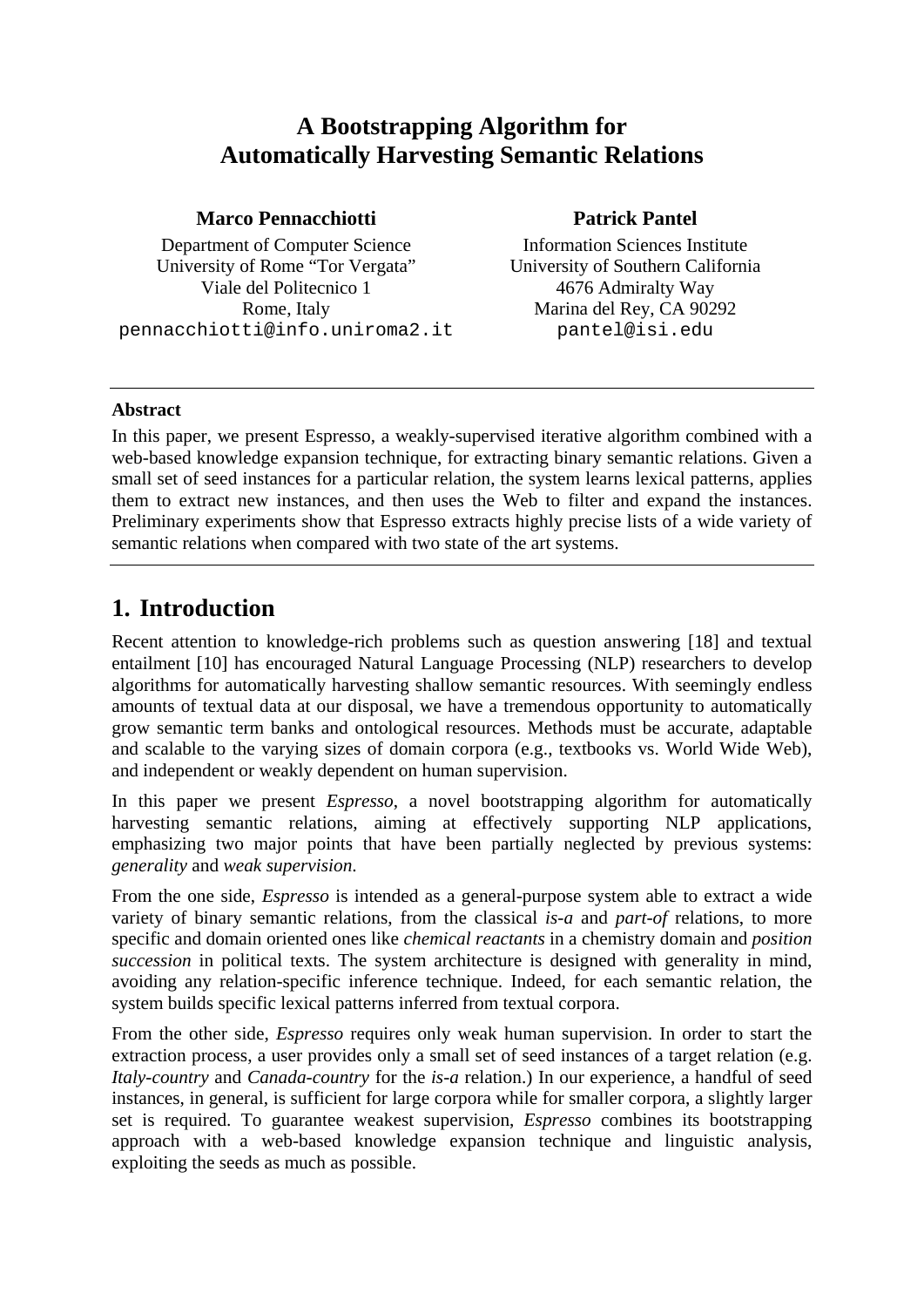# **2. Relevant Work**

To date, most research on lexical relation harvesting has focused on *is-a* and *part-of* relations. Approaches fall into two main categories: pattern- and clustering-based.

Most common are *pattern-based approaches*. Hearst [12] pioneered using patterns to extract hyponym (*is-a*) relations. Manually building three lexico-syntactic patterns, Hearst sketched a bootstrapping algorithm to learn more patterns from instances, which has served as the model for most subsequent pattern-based algorithms.

Berland and Charniak [1] propose a system for *part-of* relation extraction, based on the Hearst approach [12]. Seed instances are used to infer linguistic patterns that, in turn, are used to extract new instances, ranked according to various statistical measures. While this study introduces statistical measures to evaluate instance reliability, it remains vulnerable to data sparseness and has the limitation of taking into consideration only one-word terms.

Improving upon Berland and Charniak [1], Girju et al. [11] employ machine learning algorithms and WordNet [8] to disambiguate *part-of* generic patterns, like [*whole-NP's part-NP*]. This study is the first extensive attempt to solve the problem of *generic relational patterns*, that is, those expressive patterns that have high recall while suffering low precision, as they subsume a large set of instances. In order to discard incorrect instances, Girju et al. learn WordNet-based selectional restrictions, like [*whole-NP(scene#4)'s part-NP(movie#1)*]. While making huge grounds on improving precision/recall, the system requires heavy supervision through manual semantic annotations.

Ravichandran and Hovy [20] focus on efficiency issues for scaling relation extraction to terabytes of data. A simple and effective algorithm is proposed to infer surface patterns from a small set of instance seeds by extracting all substrings relating seeds in corpus sentences. The frequencies of the substrings in the corpus are then used to retain the best patterns. The approach gives good results on specific relations such as *birthdates*, however it has low precision on generic ones like *is-a* and *part-of*. Pantel et al. [17] proposed a similar, highly scalable approach, based on an edit-distance technique, to learn lexico-POS patterns, showing both good performances and efficiency. *Espresso* uses a similar approach to infer patterns, but we then apply refining techniques to deal with various types of relations.

Other pattern-based algorithms include Riloff and Shepherd [21], who used a semi-automatic method for discovering similar words using a few seed examples by using pattern-based techniques and human supervision, KnowItAll [7] that performs large-scale extraction of facts from the Web, Mann [15] and Fleischman et al. [9] who used part of speech patterns to extract a subset of *is-a* relations involving proper nouns, and Downey et al. [6] who formalized the problem of relation extraction in a coherent and effective combinatorial model that is shown to outperform previous probabilistic frameworks.

*Clustering approaches* to relation extraction are less common and have insofar been applied only to *is-a* extraction. These methods employ clustering algorithms to group words according to their meanings in text, label the clusters using its members' lexical or syntactic dependencies, and then extract an *is-a* relation between each cluster member and the cluster label. Caraballo [3] proposed the first attempt, which used conjunction and apposition features to build noun clusters. Recently, Pantel and Ravichandran [16] extended this approach by making use of all syntactic dependency features for each noun. The advantage of clustering approaches is that they permit algorithms to identify *is-a* relations that do not explicitly appear in text, however they generally fail to produce coherent clusters from fewer than 100 million words; hence they are unreliable for small corpora.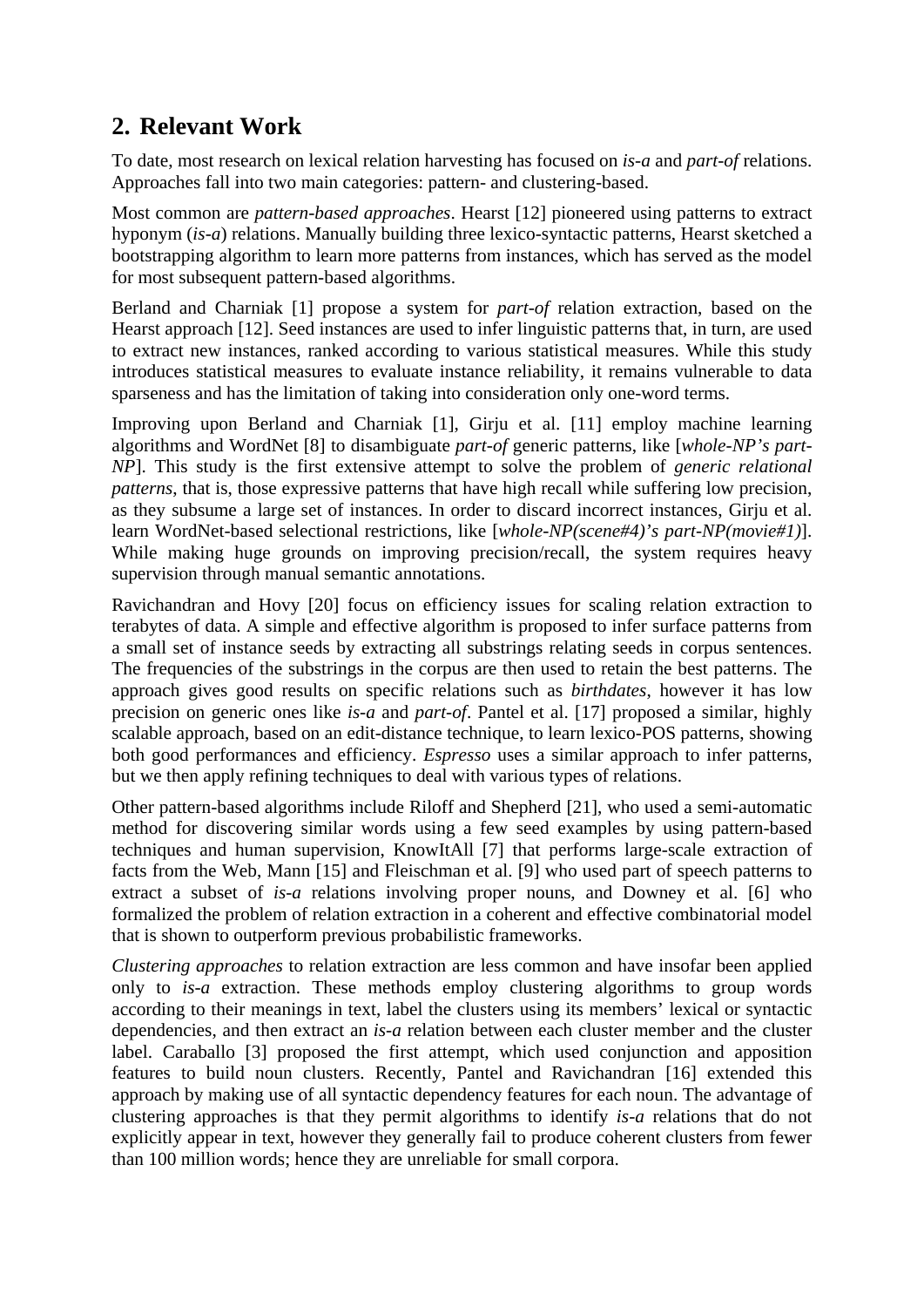# **3. The** *Espresso* **Algorithm**

The *Espresso* algorithm is based on a similar framework to the one adopted in [12]. For a specific semantic binary relation (e.g., *is-a*), the algorithm requires as input a small set of seed instances  $I_s$  and a corpus C. An instance is a pair of terms x and y governed by the relation at hand (e.g., *Pablo Picasso is-a artist*). Starting from these seeds, the algorithm begins a four-phase loop. In the first phase, the algorithm infers a set of patterns *P* that captures as many of the seed instances as possible in *C*. In the second phase, we define a reliability measure to select the best set of patterns *P'*⊆*P*. In phase three, the patterns in *P'* are used to extract a set of instances *I*. Finally, in phase four, *Espresso* scores each instance and then selects the best instances *I'* as input seeds for the next iteration. The algorithm terminates when a predefined stopping condition is met (for our preliminary experiments, the stopping condition is set according to the size of the corpus). For each induced pattern *p* and instance *i*, the information theoretic scores,  $r_\pi(p)$  and  $r_\pi(i)$  respectively, aim to express their reliability.

Below, Sections 3.2–3.5 describe in detail these different phases of *Espresso*.

## **3.1. Term definition**

Before one can extract relation instances from a corpus, it is necessary to define a tokenization procedure for extracting terms. Terms are commonly defined as *surface representations of stable and key domain concepts* [19]. Defining regular expressions over POS-tagged corpora is the most commonly used technique to both define and extract terms. We adopt a slightly modified version of the term definition given in [13], as it is one of the most commonly used in the literature:

(*(Adj|Noun)+|((Adj|Noun)\*(NounPrep)?)(Adj|Noun)\*)Noun*

We operationally extend the definition of *Adj* to include present and past participles as most noun phrases composed of them are usually intended as terms (e.g., *boiling point*). Thus, unlike many approaches for automatic relation extraction, we allow complex multi-word terms as anchor points. Hence, we can capture relations between complex terms, such as *"record of a criminal conviction" part-of "FBI report"*.

## **3.2. Phase 1: Pattern discovery**

The pattern discovery phase takes as input a set of instances *I'* and produces as output a set of lexical patterns *P*. For the first iteration  $I' = I_s$ , the set of initial seeds. In order to induce *P*, we apply a slight modification to the approach presented in [20]. For each input instance  $i = \{x, \}$ *y*}, we first retrieve all sentences  $S_{x,y}$  containing the two terms *x* and *y*. Sentences are then generalized into a set of new sentences  $SG_{xy}$  by replacing all terminological expressions by a terminological label (*TR*). For example:

"Because/IN HF/NNP is/VBZ a/DT weak/JJ acid/NN and/CC *x* is/VBZ a/DT *y"* 

is generalized as:

"Because/IN 
$$
TR
$$
 is/VBZ a/DT  $TR$  and/CC  $x$  is/VBZ a/DT  $y$ ."

All substrings linking terms x and y are then extracted from the set  $SG_{xy}$ , and overall frequencies are computed. The most frequent substrings then represent the set of new patterns *P*, where the frequency cutoff is experimentally set. Term generalization is particularly useful for small corpora, where generalization is vital to ease the data sparseness. However, the generalized patterns are naturally less precise. Hence, when dealing with bigger corpora, the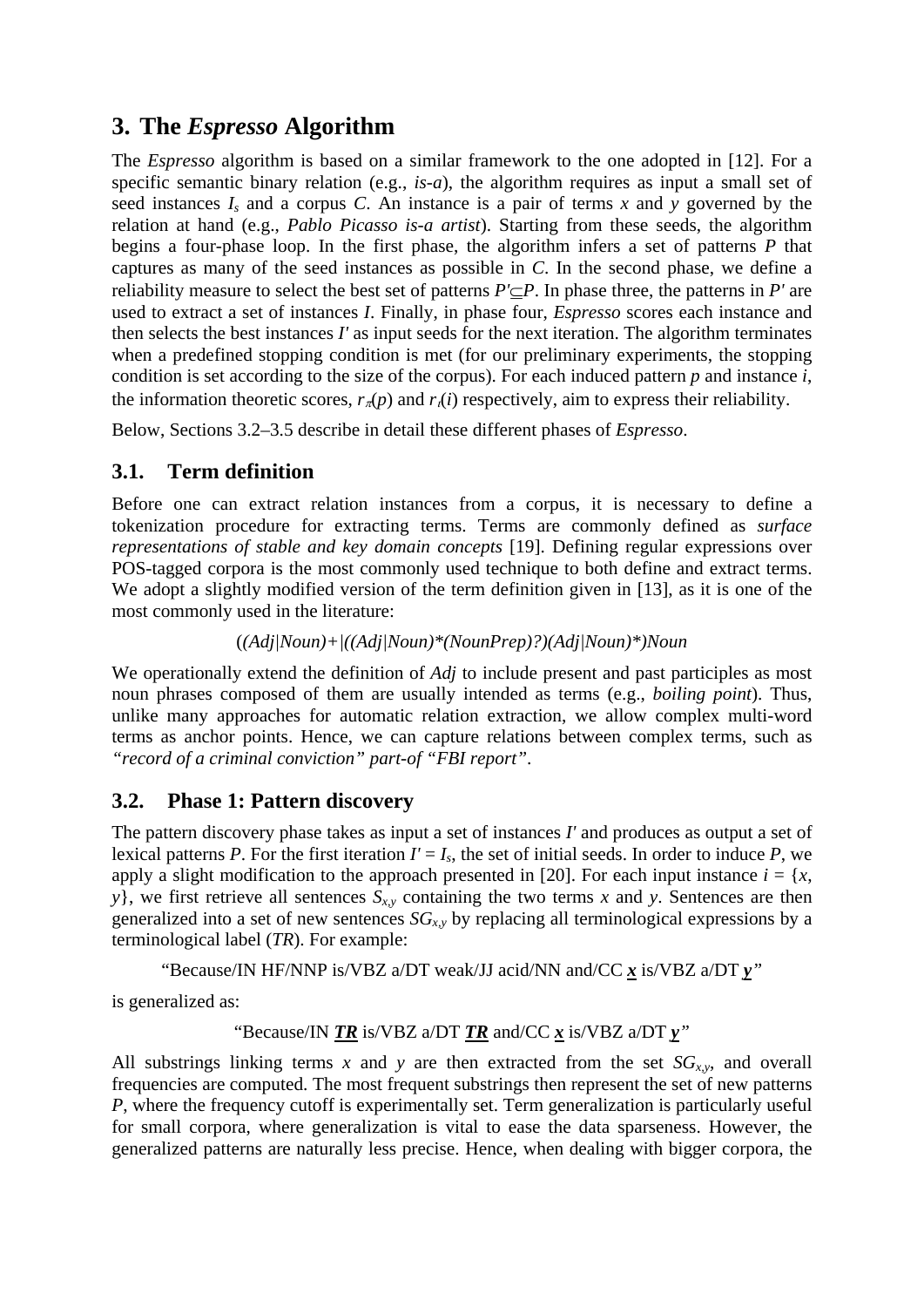system allows the use of  $S_{x,y} \cup SG_{x,y}$  in order to extract substrings. For our experiments, we used the set  $SG_{xy}$ .

### **3.3. Phase 2: Pattern filtering**

In this phase, *Espresso* selects among the patterns *P* those that are most reliable. Intuitively, a reliable pattern is one that is both highly precise and one that extracts many instances. The recall of a pattern *p* can be approximated by the fraction of input instances in *I'* that are extracted by *p*. Since it is difficult at run-time to estimate the precision of a pattern, we are weary of keeping patterns that generate many instances (i.e., patterns that generate high recall but potentially disastrous precision). We thus prefer patterns that are highly associated with the input patterns *I'*. Pointwise mutual information [4] is a commonly used metric for measuring the strength of association between two events *x* and *y*:

$$
pmi(x, y) = \log \frac{P(x, y)}{P(x)P(y)}
$$

We define the reliability of a pattern *p*,  $r_{\pi}(p)$ , as its average strength of association across each input instance *i* in *I'*, weighted by the reliability of each instance *i*:

$$
r_{\pi}(p) = \frac{\sum_{i \in I'} \left( \frac{pmi(i, p)}{\max_{pmi}} * r_i(i) \right)}{|I'|}
$$

where  $r_i(i)$  is the reliability of instance *i* (defined in Section 3.5) and  $max_{pmi}$  is the maximum pointwise mutual information between all patterns and all instances.  $r_n(p)$  ranges from [0,1]. The reliability of the manually supplied seed instances are  $r_1(i) = 1$ . The pointwise mutual information between instance  $i = \{x, y\}$  and pattern *p* is estimated using the following formula:

$$
pmi(i, p) = \log \frac{|x, p, y|}{|x, *, y||*, p, *|}
$$

where  $|x, p, y|$  is the frequency of pattern *p* instantiated with terms *x* and *y* and where the asterisk (\*) represents a wildcard. A well-known problem is that pointwise mutual information is biased towards infrequent events. To address this, we multiply *pmi*(*i*, *p*) with the discounting factor suggested in [16].

The set of highest *n* scoring patterns *P'*, according to  $r_{\pi}(p)$ , are then selected and retained for the next phase, where  $n$  is the number of patterns of the previous iteration incremented by 1. In general, we expect that the set of patterns is formed by those of the previous iteration plus a new one. Yet, new statistical evidence can lead the algorithm to discard a pattern that was previously discovered.

Moreover, to further discourage too generic patterns that might have low precision, a threshold *t* is set for the number of instances that a pattern retrieves. Patterns firing more than *t* instances are then discarded, no matter what their score is. In this paper, we experimentally set *t* to a value dependent on the size of the corpus. In future work, this parameter can be learned using a development corpus.

Our reliability measure ensures that overly generic patterns, which may potentially have very low precision, are discarded. However, we are currently exploring a web-expansion algorithm that could both help detect generic patterns and also filter out their incorrect instances. We estimate the precision of the instance set generated by a new pattern *p* by looking at the number of these instances that are instantiated on the Web by previously accepted patterns.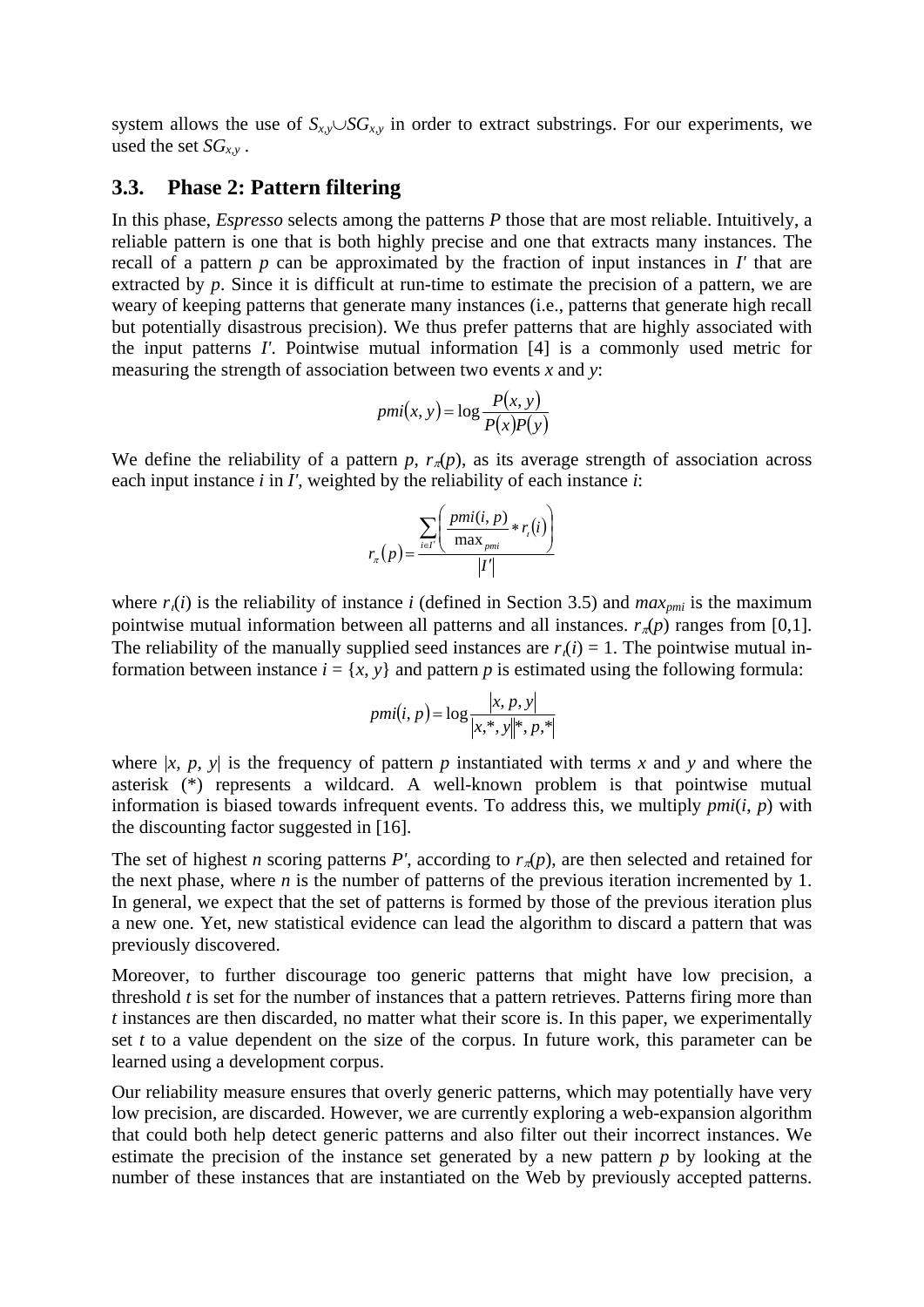Generic patterns will generate instances with higher Web counts than incorrect patterns. Then, the Web counts can also be used to filter out incorrect instances from the generic patterns' instantiations. More details are discussed in Section 4.3.

### **3.4. Phase 3: Instance discovery**

In this phase, *Espresso* retrieves from the corpus the set of instances *I* that match any of the lexical patterns in *P'*.

In small corpora, the number of extracted instances can be too low to guarantee sufficient statistical evidence for the pattern discovery phase of the next iteration. In such cases, the system enters a *web expansion* phase, in which new instances for the given patterns are retrieved from the Web, using the Google search engine. Specifically, for each instance  $i \in I$ , the system creates a set of queries, using each pattern in *P'* with its *y* term instantiated with *i*'s *y* term. For example, given the instance *"Italy ; country"* and the pattern *[Y such as X]* , the resulting Google query will be *"country such as \*"*. New instances are then created from the retrieved Web results (e.g. *"Canada ; country"*) and added to *I*. We are currently exploring filtering mechanisms to avoid retrieving too much noise.

Moreover, to cope with data sparsity, a *syntactic expansion* phase is also carried out. A set of new instances is created for each instance  $i \in I$  by extracting sub-terminological expressions from *x* corresponding to the syntactic head of terms. For example, expanding the relation *"new record of a criminal conviction" part-of "FBI report"*, the following new instances are obtained: *"new record" part-of "FBI report"*, and *"record" part-of "FBI report"*.

## **3.5. Phase 4: Instance filtering**

Estimating the reliability of an instance is similar to estimating the reliability of a pattern. Intuitively, a reliable instance is one that is highly associated with as many reliable patterns as possible (i.e., we have more confidence in an instance when multiple reliable patterns instantiate it.) Hence, analogous to our pattern reliability measure in Section 3.3, we define the reliability of an instance  $i$ ,  $r_i(i)$ , as:

$$
r_{i}(i) = \frac{\sum_{p \in P'} pmi(i, p)}{|P'|} * r_{\pi}(p)
$$

where  $r_{\pi}(p)$  is the reliability of pattern *p* (defined in Section 3.3) and *max<sub>pmi</sub>* is the maximum pointwise mutual information between all patterns and all instances, as in Section 3.3.

*Espresso* finally selects the highest scoring *m* instances, *I'*, and retains them as input for the subsequent iteration. In this paper, we experimentally set  $m = 200$ .

# **4. Experimental Results**

## **4.1. Experimental Setup**

In this section, we present a preliminary comparison of *Espresso* with two state of the art systems on the task of extracting various semantic relations.

### 4.1.1. Datasets

We perform our experiments using the following two datasets: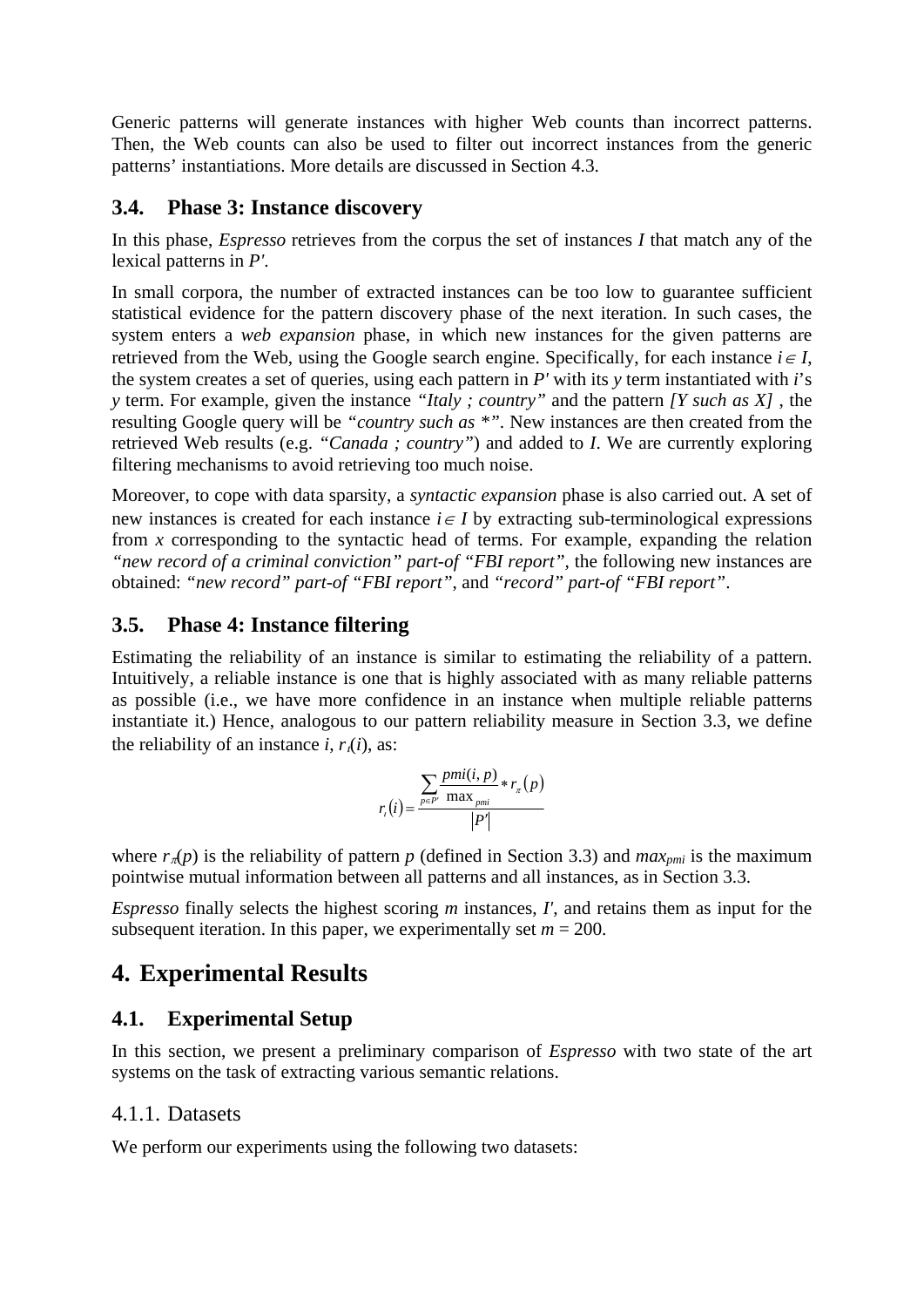- **TREC-9**: This dataset consists of a sample of articles from the Aquaint (TREC-9) newswire text collection. The sample consists of 5,951,432 words extracted from the following data files: AP890101 – AP890131, AP890201 – AP890228, and AP890310 – AP890319.
- **CHEM**: This small dataset of 313,590 words consists of a college level textbook of introductory chemistry [2].

We preprocess the corpora using the Alembic Workbench POS-tagger [5].

### 4.1.2. Systems

We compare the results of *Espresso* with the following two state of the art extraction systems:

- **RH02**: This algorithm by Ravichandran and Hovy [20] learns lexical extraction patterns from a set of seed instances of a particular relation (see Section 2.)
- **PR04**: This *is-a* extraction algorithm from Pantel and Ravichandran [16] first automatically induces concepts (clusters) from a raw corpus, names the concepts, and then extracts an is-a relation between each cluster member and its cluster label. For each cluster member, the system may generate multiple possible *is-a* relations, but in this evaluation we only keep the highest scoring one. To apply this algorithm, both datasets were first analyzed using the Minipar parser [14].
- **ESP:** This is the algorithm described in this paper (details in Section 3).

### 4.1.3. Semantic Relations

*Espresso* is designed to extract various semantic relations exemplified by a given small set of seed instances. For our preliminary evaluation, we consider the standard *is-a* and *part-of* relations as well as three novel relations:

- *succession*: This relation indicates that one proper noun succeeds another in a position or title. For example, *George Bush* succeeded *Bill Clinton* and *Pope Benedict XVI* succeeded *Pope John Paul II*. We evaluate this relation on the TREC-9 corpus.
- *reaction*: This relation occurs between chemical elements/molecules that can be combined in a chemical reaction. For example, *hydrogen gas* reacts-with *oxygen gas* and *zinc* reacts-with *hydrochloric acid*. We evaluate this relation on the CHEM corpus.
- *production*: This relation occurs when a process or element/object produces a result. For example, *ammonia* produces *nitric oxide*. We evaluate this relation on the CHEM corpus.

For each semantic relation, we manually extracted a set of seed examples. The seeds were used for both *Espresso* as well as  $RH02<sup>1</sup>$ . Table 1 lists a sample of the seeds as well as sample outputs from *Espresso*.

## **4.2. Precision and Recall**

We implemented each of the three systems outlined in Section 4.1.2 and applied them to the TREC and CHEM datasets. For each output set, per relation, we evaluate the precision of the system by extracting a random sample of instances (50 for the TREC corpus and 20 for the

1

<sup>&</sup>lt;sup>1</sup> PR04 does not require any seeds.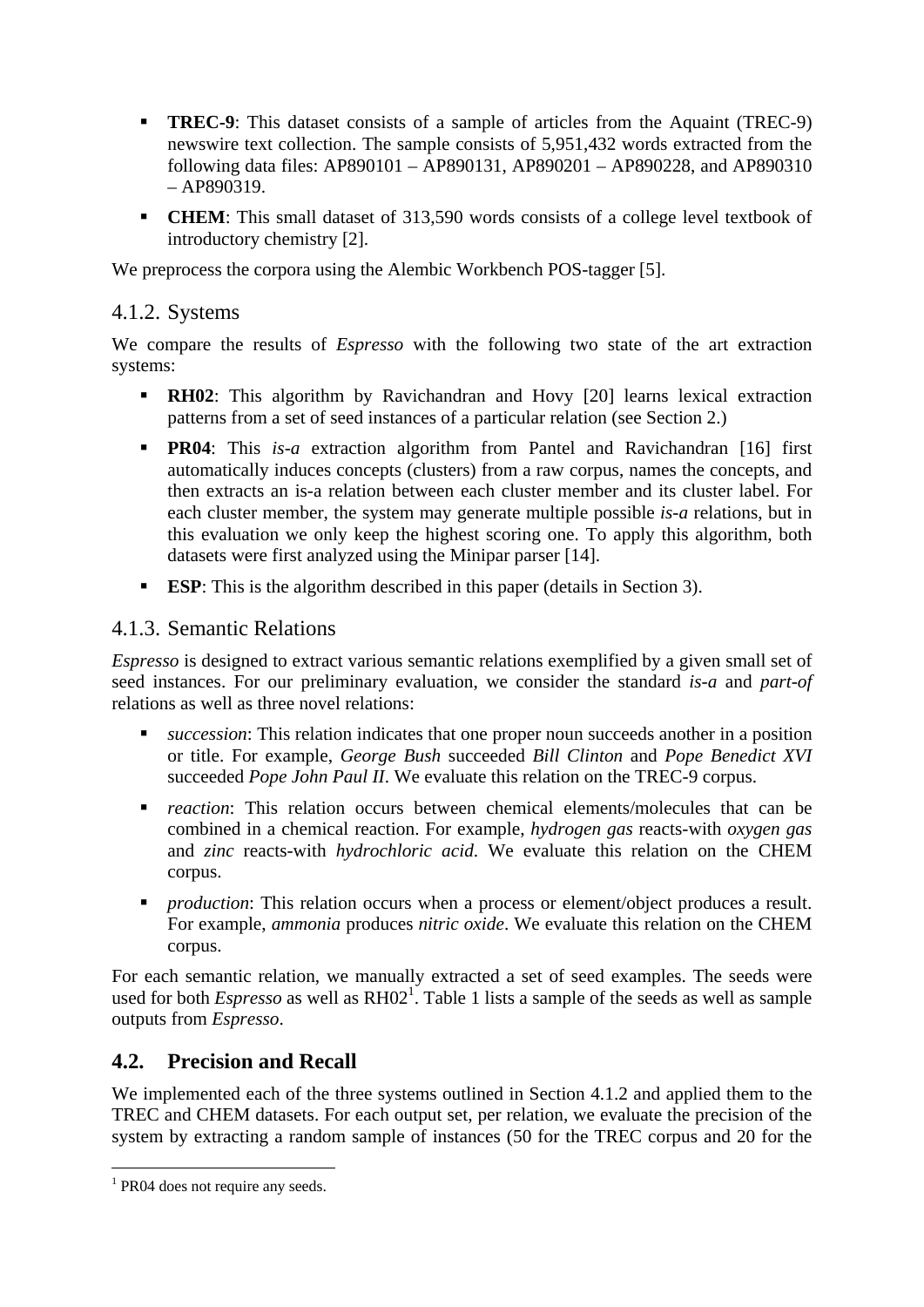|                       |                 | <b>SEEDS</b>                      | <b>ESP</b>                               |
|-----------------------|-----------------|-----------------------------------|------------------------------------------|
|                       | $Is-a(12)$      | wheat $::$ crop                   | Picasso: artist                          |
|                       |                 | George Wendt :: star              | tax::charge                              |
|                       |                 | Miami: city                       | drug dealers :: felons                   |
|                       |                 | shark $::$ predator               | Italy :: country                         |
|                       |                 | leader: panel                     | shield :: nuclear missile                |
| $\boldsymbol{R}$      | $Part-Of(12)$   | city: region                      | biblical quotations: book                |
| E                     |                 | plastic :: explosive              | trees: land                              |
| $\mathcal{C}_{0}^{0}$ |                 | United States :: alliance         | material :: FBI report                   |
| 9                     |                 | Khrushchev: Stalin                | Ford: Nixon                              |
|                       | Succession (12) | Carla Hills :: Yeutter            | Setrakian :: John Griesemer              |
|                       |                 | George Bush: Ronald Reagan        | Camero Cardiel: Camacho                  |
|                       |                 | Julio Barbosa de Aquino :: Mendes | Susan Weiss: editor                      |
|                       | $Is-a(12)$      | NaCl:: ionic compounds            | $Na$ :: element                          |
|                       |                 | diborane: substance               | protein: biopolymer                      |
|                       |                 | nitrogen :: element               | HCl: strong acid                         |
|                       |                 | gold :: precious metal            | electromagnetic radiation :: energy      |
|                       | $Part-Of(12)$   | ion :: matter                     | oxygen :: air                            |
|                       |                 | oxygen :: water                   | powdered zinc metal :: battery           |
| $\mathcal{C}$         |                 | light particle :: gas             | atom :: molecule                         |
| H                     |                 | element: substance                | ethylene glycol :: automotive antifreeze |
| E                     | Reaction (13)   | magnesium :: oxygen               | hydrogen: oxygen                         |
| $\boldsymbol{M}$      |                 | hydrazine :: water                | Ni :: HCl                                |
|                       |                 | aluminum metal :: oxygen          | carbon dioxide :: methane                |
|                       |                 | lithium metal :: fluorine gas     | boron: fluorine                          |
|                       |                 | bright flame :: flares            | electron: ions                           |
|                       | Production (14) | hydrogen :: solid metal hydrides  | glycerin :: nitroglycerin                |
|                       |                 | ammonia :: nitric oxide           | kidneys :: kidney stones                 |
|                       |                 | copper :: brown gas               | ions: charge                             |

**Table 1.** Sample seeds used for each semantic relation and sample outputs from *Espresso*. The number in the parentheses for each relation denotes the total number of seeds.

CHEM corpus) and evaluating their quality manually using one human judge<sup>2</sup>. For each instance, the judge may assign a score of 1 for correct, 0 for incorrect, and  $\frac{1}{2}$  for partially correct. Example instances that were judged partially correct include "*analyst is-a manager*" and "*pilot is-a teacher*". The precision for a given set of relation instances is the sum of the judge's scores divided by the number of instances.

Although knowing the total number of instances of a particular relation in any non-trivial corpus is impossible, it is possible to compute the recall of a system relative to another system's recall. The recall of a system *A*, *RA*, is given by the following formula:

$$
R_A = \frac{C_A}{C}
$$

where  $C_A$  is the number of correct instances of a particular relation extracted by  $A$  and  $C$  is the total number of correct instances in the corpus. Following [17], we define the relative recall of system *A* given system *B*,  $R_{A|B}$ , as:

$$
R_{A|B} = \frac{R_A}{R_B} = \frac{C_A}{C_B} = \frac{P_A \times |A|}{P_B \times |B|}
$$

Using the precision estimates,  $P_A$ , from our precision experiments, we can estimate  $C_A \approx P_A \times$ |*A*|, where *A* is the total number of instances of a particular relation discovered by system *A*.

1

 $2<sup>2</sup>$  In future work, we will perform this evaluation using multiple judges in order to obtain confidence bounds and agreement scores.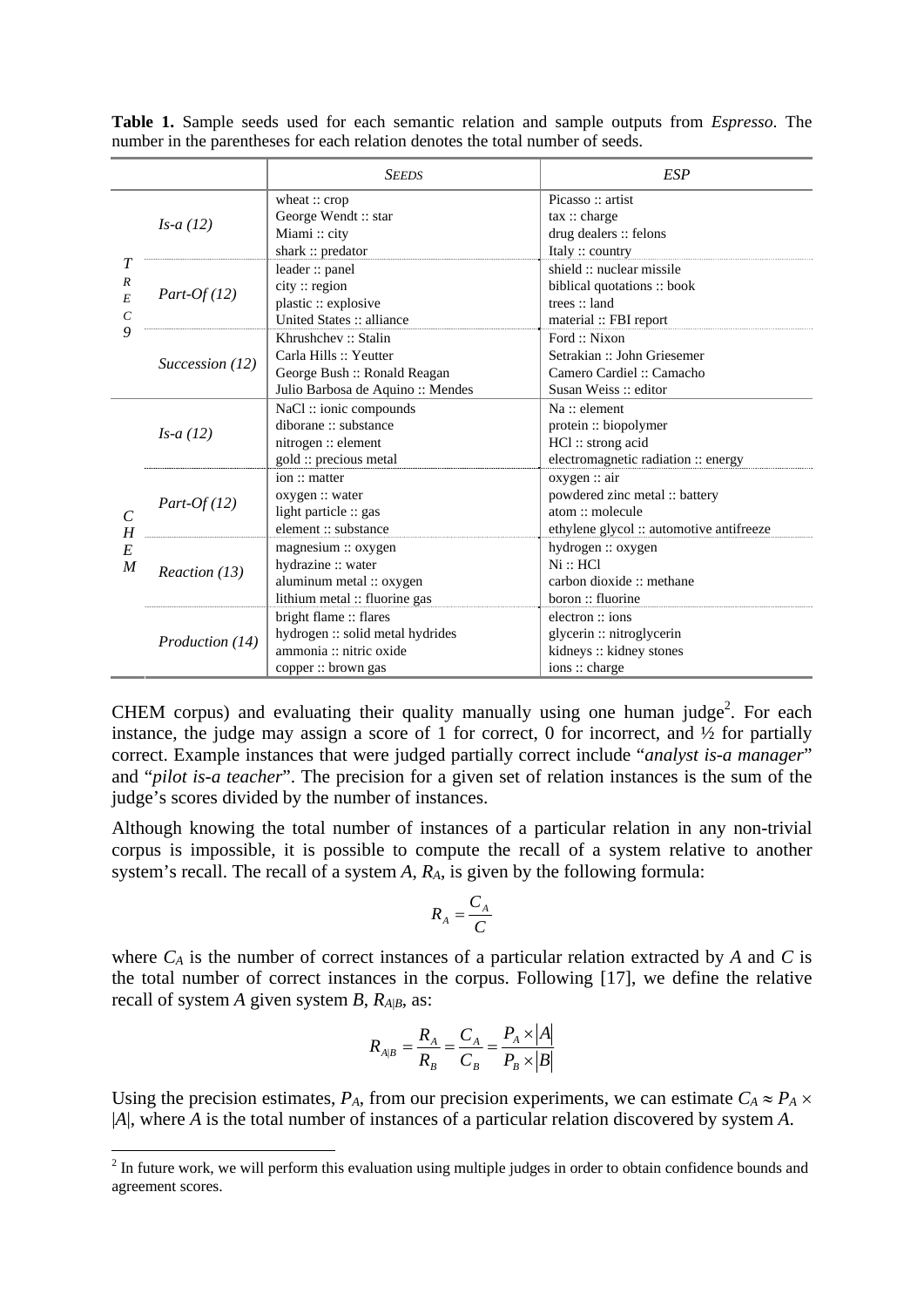**Table 2.** System performance on the *is-a* relation on the TREC-9 dataset.

| <b>SYSTEM</b> | <i>INSTANCES</i> |       | <b>PRECISION</b> <sup>*</sup> REL RECALL <sup>†</sup> |
|---------------|------------------|-------|-------------------------------------------------------|
| <b>RH02</b>   | 57,525           | 28.0% | 5.31                                                  |
| <b>PR04</b>   | 1,504            | 47.0% | 0.23                                                  |
| <b>ESP</b>    | 4,154            | 73.0% | 1.00                                                  |

\* Precision estimated from 50 randomly sampled instances.

† Relative recall is given in relation to ESP.

**Table 4.** System performance on the *part-of* relation on the TREC-9 dataset.

|             |        | SYSTEM INSTANCES PRECISION <sup>*</sup> RELAECALL <sup>†</sup> |       |
|-------------|--------|----------------------------------------------------------------|-------|
| <b>RH02</b> | 12.828 | 35.0%                                                          | 42.52 |
| ESP         | 132.   | 80.0%                                                          | 1.00  |

\* Precision estimated from 50 randomly sampled instances.

† Relative recall is given in relation to ESP.

**Table 6.** System performance on the *succession* relation on the TREC-9 dataset.

| System      |        | INSTANCES PRECISION <sup>*</sup> REL RECALL <sup>†</sup> |       |
|-------------|--------|----------------------------------------------------------|-------|
| <b>RH02</b> | 49.798 | 2.0%                                                     | 36.96 |
| ESP         | 55     | 49.0%                                                    | 1.00  |
|             |        |                                                          |       |

\* Precision estimated from 50 randomly sampled instances.

† Relative recall is given in relation to ESP.

Tables 2 – 8 reports the total number of instances, precision, and relative recall of each system on the TREC-9 and CHEM corpora. The relative recall is always given in relation to the *Espresso* system. For example, in Table 2, RH02 has a relative recall of 5.31 with *Espresso*, which means that the RH02 system output 5.31 times more correct relations than *Espresso* (at a cost of much

**Table 3.** System performance on the *is-a* relation on the CHEM dataset.

| SYSTEM      |      | <b>INSTANCES PRECISION</b> <sup>*</sup> <b>REL RECALL</b> <sup>†</sup> |      |
|-------------|------|------------------------------------------------------------------------|------|
| <b>RH02</b> | 2556 | 25.0%                                                                  | 3.76 |
| <b>PR04</b> | 108  | 40.0%                                                                  | 0.25 |
| ESP.        | 200  | 85.0%                                                                  | 1.00 |

\* Precision estimated from 20 randomly sampled instances.

† Relative recall is given in relation to ESP.

**Table 5.** System performance on the *part-of* relation on the CHEM dataset.

|      |        | SYSTEM INSTANCES PRECISION <sup>*</sup> REL RECALL <sup>†</sup> |       |
|------|--------|-----------------------------------------------------------------|-------|
| RH02 | 11.582 | 33.8%                                                           | 58.78 |
| ESP  | 111    | 60.0%                                                           | 1.00  |

\* Precision estimated from 20 randomly sampled instances.

† Relative recall is given in relation to ESP.

**Table 7.** System performance on the *reaction* relation on the CHEM dataset.

|      |       | SYSTEM INSTANCES PRECISION <sup>*</sup> REL RECALL <sup>†</sup> |       |
|------|-------|-----------------------------------------------------------------|-------|
| RH02 | 6.083 | 30%                                                             | 53.67 |
| ESP  | 40    | 85%                                                             | 1.00  |
|      |       | - -                                                             |       |

\* Precision estimated from 20 randomly sampled instances.

† Relative recall is given in relation to ESP.

**Table 8.** System performance on the *production* relation on the CHEM dataset.

| SYSTEM |      | INSTANCES PRECISION <sup>*</sup> REL RECALL <sup>†</sup> |      |
|--------|------|----------------------------------------------------------|------|
| RH02   | 197  | 57.5%                                                    | 0.80 |
| ESP    | 196. | $72.5\%$                                                 | 1.00 |

\* Precision estimated from 20 randomly sampled instances.

† Relative recall is given in relation to ESP.

lower precision). Similarly, PR04 has a relative recall of 0.23 with *Espresso*, which means that PR04 outputs 4.35 fewer correct relations than *Espresso* (also with a smaller precision).

### **4.3. Discussion**

Experimental results, for all relations and the two different corpus sizes, show that *Espresso* greatly outperforms the other two methods on precision. However, *Espresso* fails to match the recall level of RH02 in all but the experiment on the *production* relation. Indeed, the filtering of unreliable patterns and instances during the bootstrapping algorithm not only discards the patterns that are unrelated to the actual relation, but also patterns that are too generic and ambiguous – hence resulting in a loss of recall.

As underlined in Section 3.2, the ambiguity of generic patterns often introduces much noise in the system (e.g, the pattern *[X of Y]* can ambiguously refer to a *part-of*, *is-a* or *possession*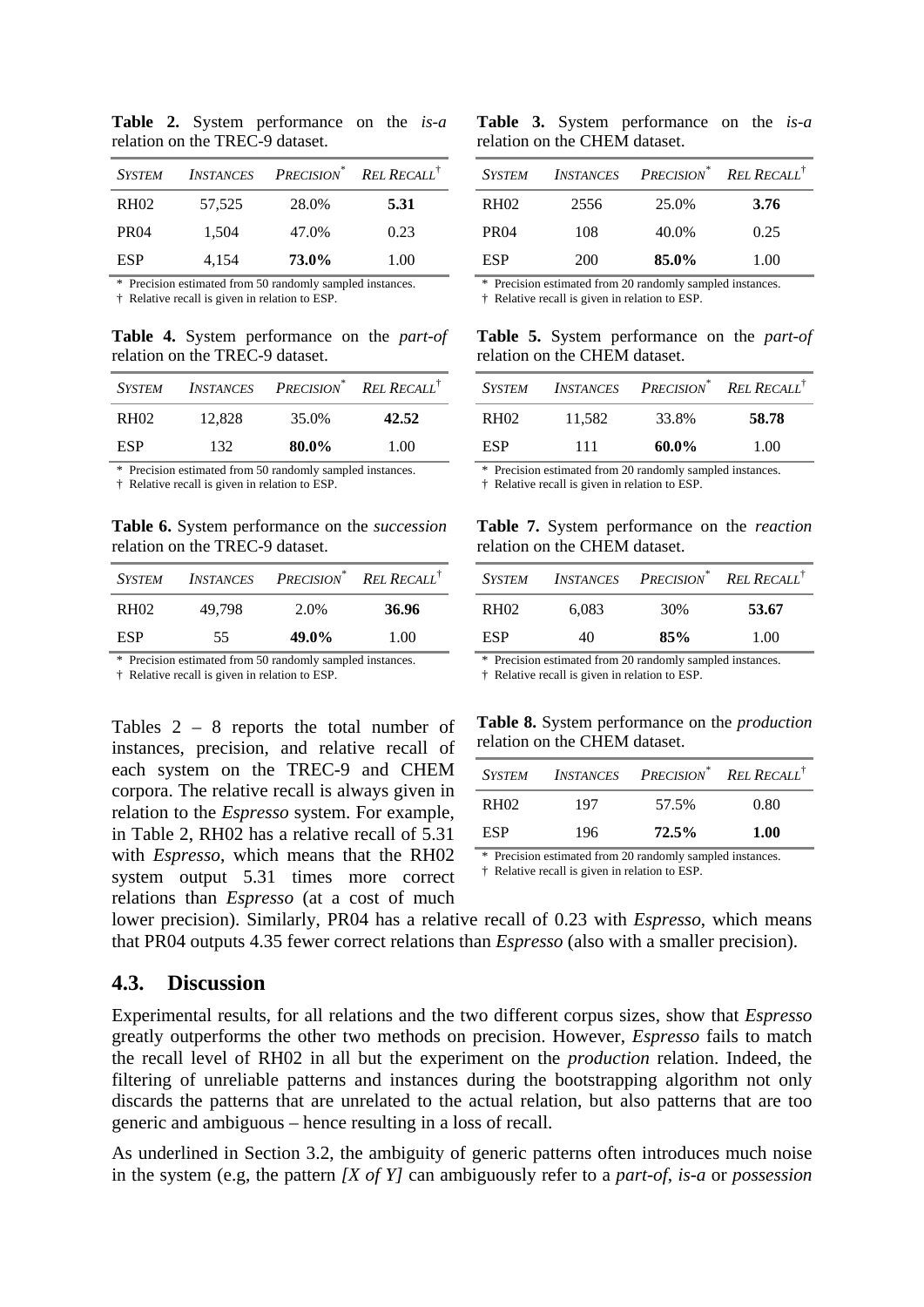relation)*.* However, generic patterns, while having low precision, yield a high recall, as also reported by [11]. We ran an experiment on the *reaction* relation, retaining the generic patterns produced during *Espresso*'s selection process. As expected, we obtained 1923 instances instead of the 40 reported in Table 7, but precision dropped from 85% to 30%.

The challenge, then, is to harness the expressive power of the generic patterns whilst maintaining the precision of *Espresso*. We propose the following solution that helps both in distinguishing generic patterns from incorrect patterns and also in filtering incorrect instances produced by generic patterns. Unlike Girju et al. [11] that propose a highly supervised machine learning approach based on selectional restriction, ours is an unsupervised method based on statistical evidence obtained from the Web. At a given iteration in *Espresso*, the intuition behind our solution is that the Web is large enough that correct instances will be instantiated by many of the currently accepted patterns *P*. Hence, we can distinguish between generic patterns and incorrect patterns by inspecting the relative frequency distribution of their instances using the patterns in *P*. More formally, given an instance *i* produced by a generic or incorrect pattern, we count how many times *i* instantiates on the Web with every pattern in *P*, using Google. The instance *i* is then considered correct if its web count surpasses a given threshold. The pattern in question is accepted as a generic pattern if a sufficient number of its instances are considered correct, otherwise it is rejected as an incorrect pattern.

Although our results in Section 4.2 do not include this algorithm, we performed a small experiment by adding an a-posteriori *generic pattern recovery* phase to *Espresso*. We tested the 7,634 instances extracted by the generic pattern *[X of Y]* on the CHEM corpus for the *part-of* relation. We randomly sample 200 of these instances and then queried Google for these instances using the pattern [*X consists of Y*]. Manual evaluation of the 25 instances that occurred at least once on Google showed 50% precision. Adding these instances to the results from Table 5 decreases the system precision from 60% to 51%, but dramatically increases *Espresso*'s recall by a factor of 8.16. Furthermore, it is important to note that there are several other generic patterns, like [*X's Y*], from which we expect a similar precision of 50% with a continual increase of recall. This is a very exciting avenue of further investigation.

# **5. Conclusions**

We proposed a weakly supervised bootstrapping algorithm, called *Espresso*, for automatically extracting a wide variety of binary semantic relations from raw text. Given a small set of seed instances for a particular relation, the system learns reliable lexical patterns, applies them to extract new instances ranked by an information theoretic definition of reliability, and then uses the Web to filter and expand the instances.

There are many avenues of future work. Preliminary results show that *Espresso* generates highly precise relations, but at the expense of lower recall. As mentioned above in Section 4.3, we are working on improving system recall with a web-based method to identify generic patterns and filter their instances. Early results appear very promising. We also plan to investigate the use of WordNet selectional constraints, as proposed by [11]. We expect here that negative instances will play a key role in determining the selectional restriction on generic patterns.

*Espresso* is the first system, to our knowledge, to emphasize both minimal supervision and generality, both in identification of a wide variety of relations and in extensibility to various corpus sizes. It remains to be seen whether one could enrich existing ontologies with relations harvested by *Espresso*, and if these relations can benefit NLP applications such as QA.